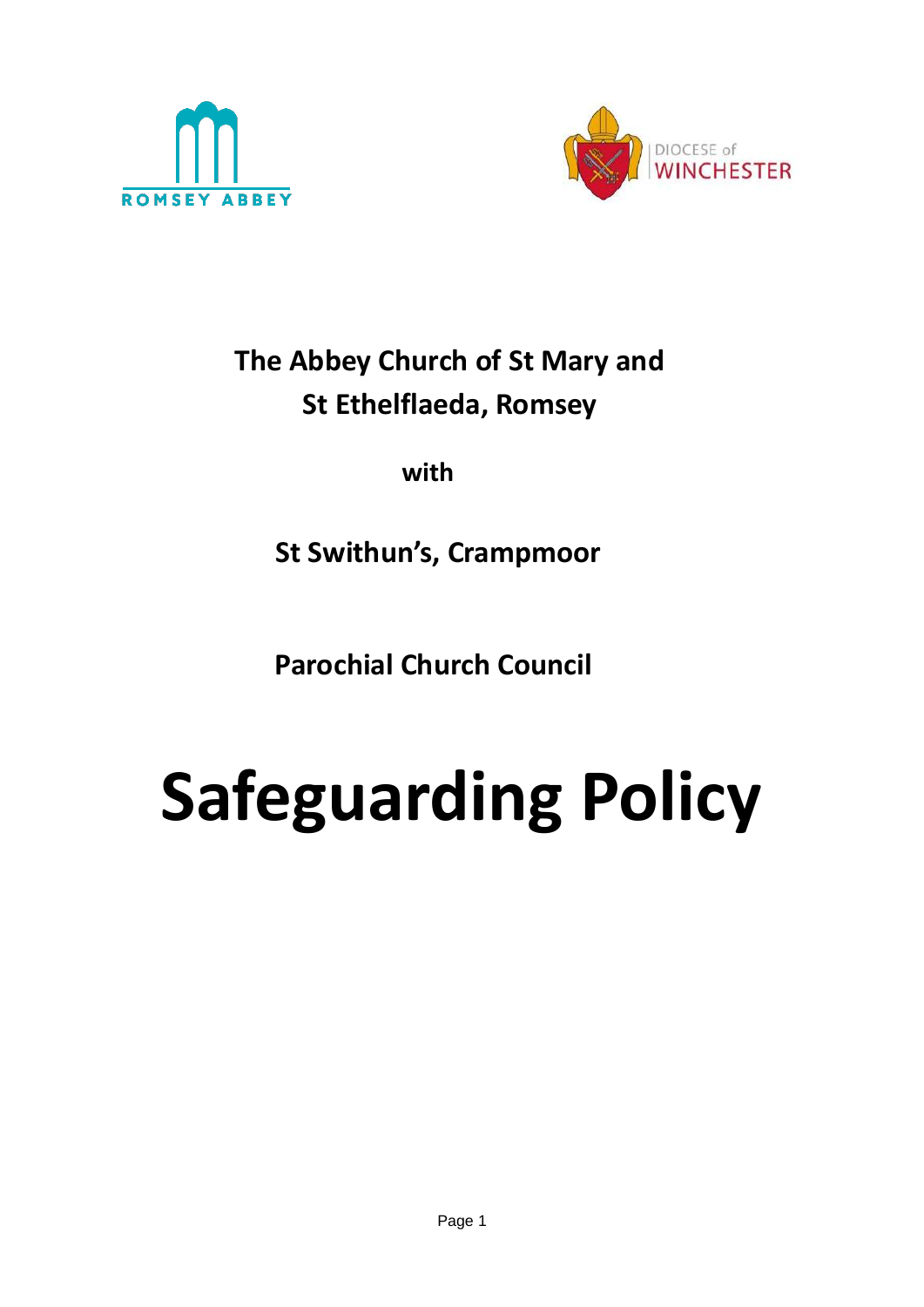#### **Document control**

| Version            | 6.1        |
|--------------------|------------|
| Last update date   | 11/2021    |
| Next review date   | 11/2022    |
| Adopted by the PCC | 18/11/2021 |

### **Contact details**

#### *Church Addresses*

The Abbey Church of St Mary and St Ethelflaeda, Church Lane, Romsey, SO51 8EP

St Swithun, Crampmoor, Romsey, Hampshire, SO51 8EN

#### *Parish Office*

The Parish Office, Church Lane, ROMSEY, SO51 8EP telephone: 01794 513125

#### *Parish Safeguarding Officer*

Andrew Keeling email: [safeguarding@romseyabbey.org.uk](mailto:safeguarding@romseyabbey.org.uk) mobile: 07312117362

## *Foreword by the Vicar*

The protection and nurture of vulnerable people in our community is critically important to our Christian mission. We strive together to follow the example of Christ in reaching out to all people, in all circumstances, with a special compassion for those who may have nobody else to speak up for them.

We have developed our new Safeguarding policy to ensure that Romsey Abbey is following the best possible practice in our work with children, young people and adults who may be at risk of harm. It has been put together using both expertise from within our own community and external advice. We have worked hard to make it a practical and useful tool for the large number of volunteers who assist with this work.

I commend our Safeguarding Policy to you and hope that it will be a helpful support to all those engaged in this important work and will ensure that we protect both the children and adults who may be at risk of harm in our community effectively.



 Revd. Thomas Wharton Vicar of Romsey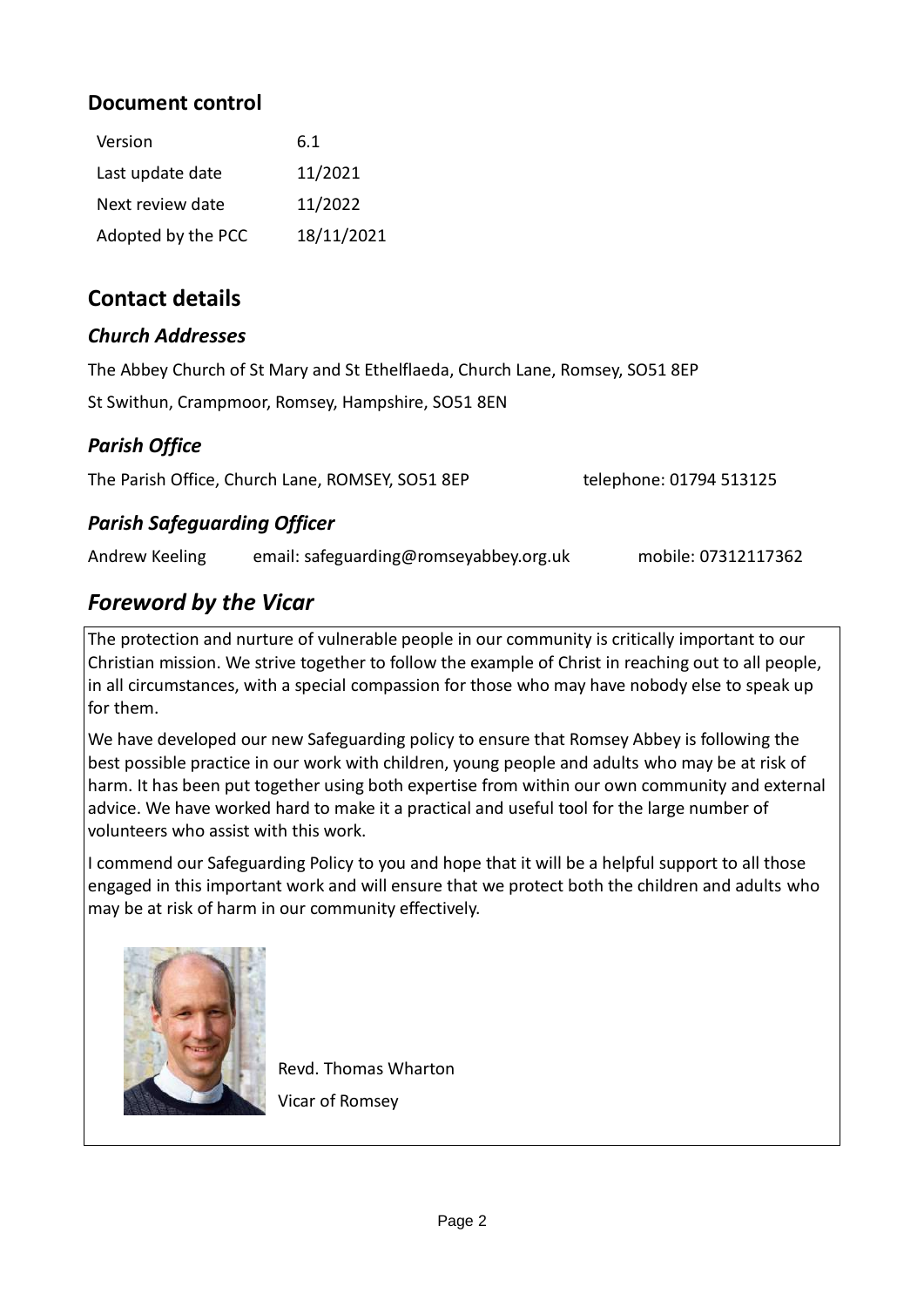# **1 Safeguarding Policy**

The PCC of Romsey will:

In accordance with the Church of England Safeguarding Policy the PCC of Romsey Abbey with St Swithun's Crampmoor is committed to:

- Promoting a safer environment and culture.
- Safely recruiting and supporting all those with any responsibility related to children, young people and vulnerable adults within the church.
- Responding promptly to every safeguarding concern or allegation.
- Caring pastorally for victims/survivors of abuse and other affected persons.
- Caring pastorally for those who are the subject of concerns or allegations of abuse and other affected persons.
- Responding to those that may pose a present risk to others.

The Parish will:

- Create a safe and caring place for all.
- Have a named Parish Safeguarding Officer (PSO) to work with the incumbent and the PCC to implement policy and procedures.
- Safely recruit, train and support all those with any responsibility for children, young people and adults to have the confidence and skills to recognise and respond to abuse.
- Ensure that there is appropriate insurance cover for all activities involving children and adults undertaken in the name of the parish.
- Display in church premises and on the Parish website the details of who to contact if there are safeguarding concerns or support needs.
- Listen to and take seriously all those who disclose abuse.
- Take steps to protect children and adults when a safeguarding concern of any kind arises, following House of Bishops guidance, including notifying the Diocesan Safeguarding Adviser (DSA) and statutory agencies immediately.
- Offer support to victims/survivors of abuse regardless of the type of abuse, when or where it occurred.
- Care for and monitor any member of the church community who may pose a risk to children and adults whilst maintaining appropriate confidentiality and the safety of all parties.
- Ensure that health and safety policy, procedures and risk assessments are in place and that these are reviewed annually.
- Review the implementation of the Safeguarding Policy, Procedures and Practices at least annually.

Each person who works within our church community will agree to abide by this policy and the safeguarding guidelines established by the Parish.

The PCC appoints Nigel Herriott as the Parish Safeguarding Officer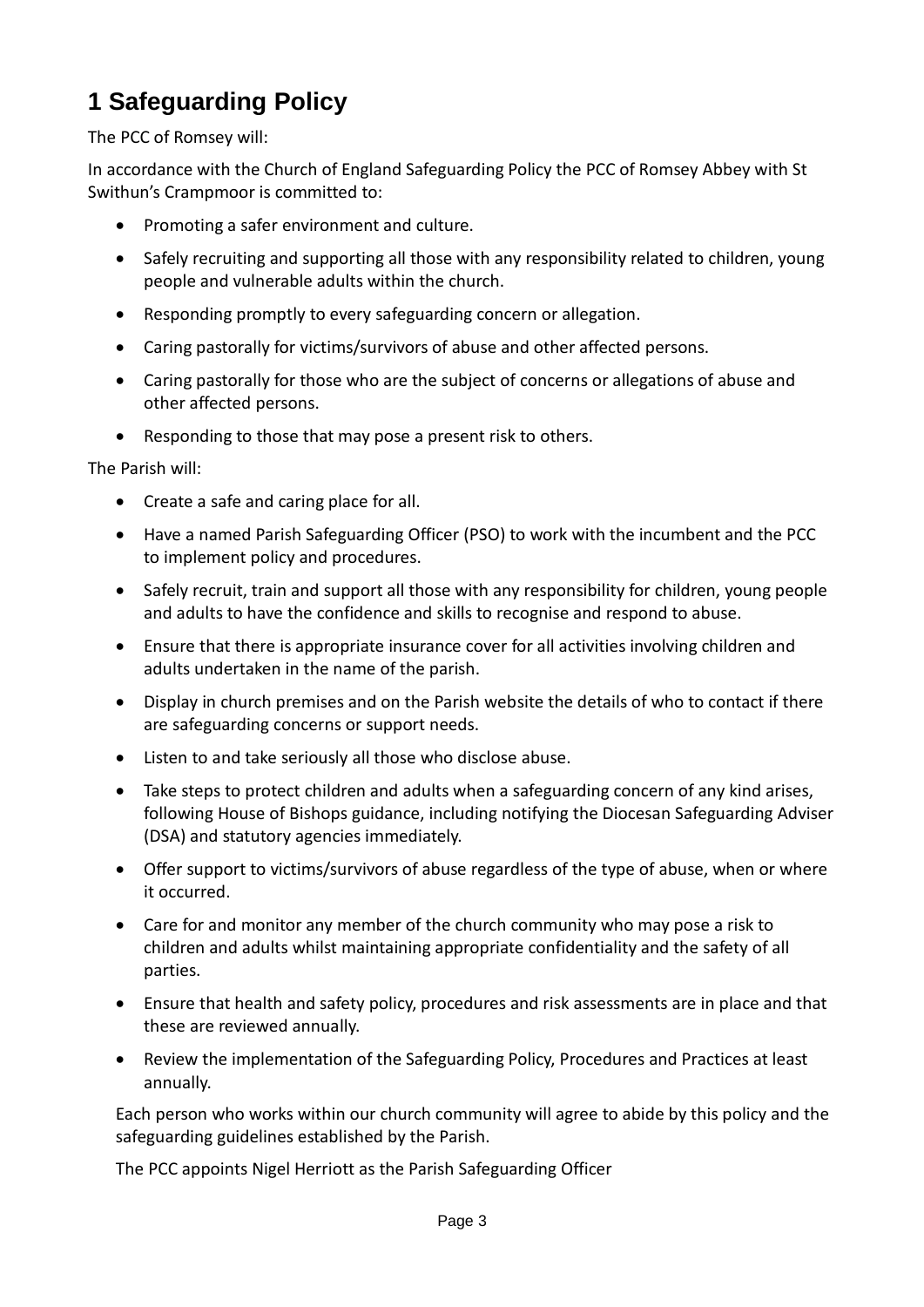# **2 Domestic Abuse and Violence Policy**

#### **All forms of domestic abuse are wrong and must stop. We are committed to promoting and supporting environments which:**

- Ensure that all people feel welcomed, respected and safe from abuse
- Protect those vulnerable to domestic abuse from actual or potential harm
- Recognise equality amongst people and within relationships
- Enable and encourage concerns to be raised and responded to openly and consistently.

#### **We recognise that:**

- All forms of domestic abuse cause damage to the survivor and express an imbalance of power in the relationship
- All survivors (regardless of age, disability, gender, racial heritage, religious belief, sexual orientation or identity) have the right to equal protection from all types of harm or abuse
- Domestic abuse can occur in all communities
- Domestic abuse may be a single incident, but is usually a systematic, repeated pattern which escalates in severity and frequency
- Domestic abuse, if witnessed or overheard by a child, is a form of child abuse by the perpetrator of the abusive behaviour
- Working in partnership with children, adults and other agencies is essential in promoting the welfare of any child or adult suffering abuse.

#### **We will endeavour to respond to domestic abuse by:**

- **In all our activities:**
	- $\circ$  Valuing, listening to and respecting both survivors and perpetrators of domestic abuse
- **In our publicity:**
	- o Raising awareness about other agencies, support services, resources and expertise, through providing information in public and women only areas of relevance to survivors, children and perpetrators of domestic abuse
- **When concerns are raised:**
	- $\circ$  Ensuring that those who have experienced abuse can find safety and informed help
	- o Working with the appropriate statutory bodies during an investigation into domestic abuse, including when allegations are made against a member of the church community
- **In our care:**
	- o Ensuring that informed and appropriate pastoral care is offered to any child, young person or adult who has suffered abuse
	- $\circ$  Identifying and outlining the appropriate relationship of those with pastoral care responsibilities with both survivors and perpetrators of domestic abuse.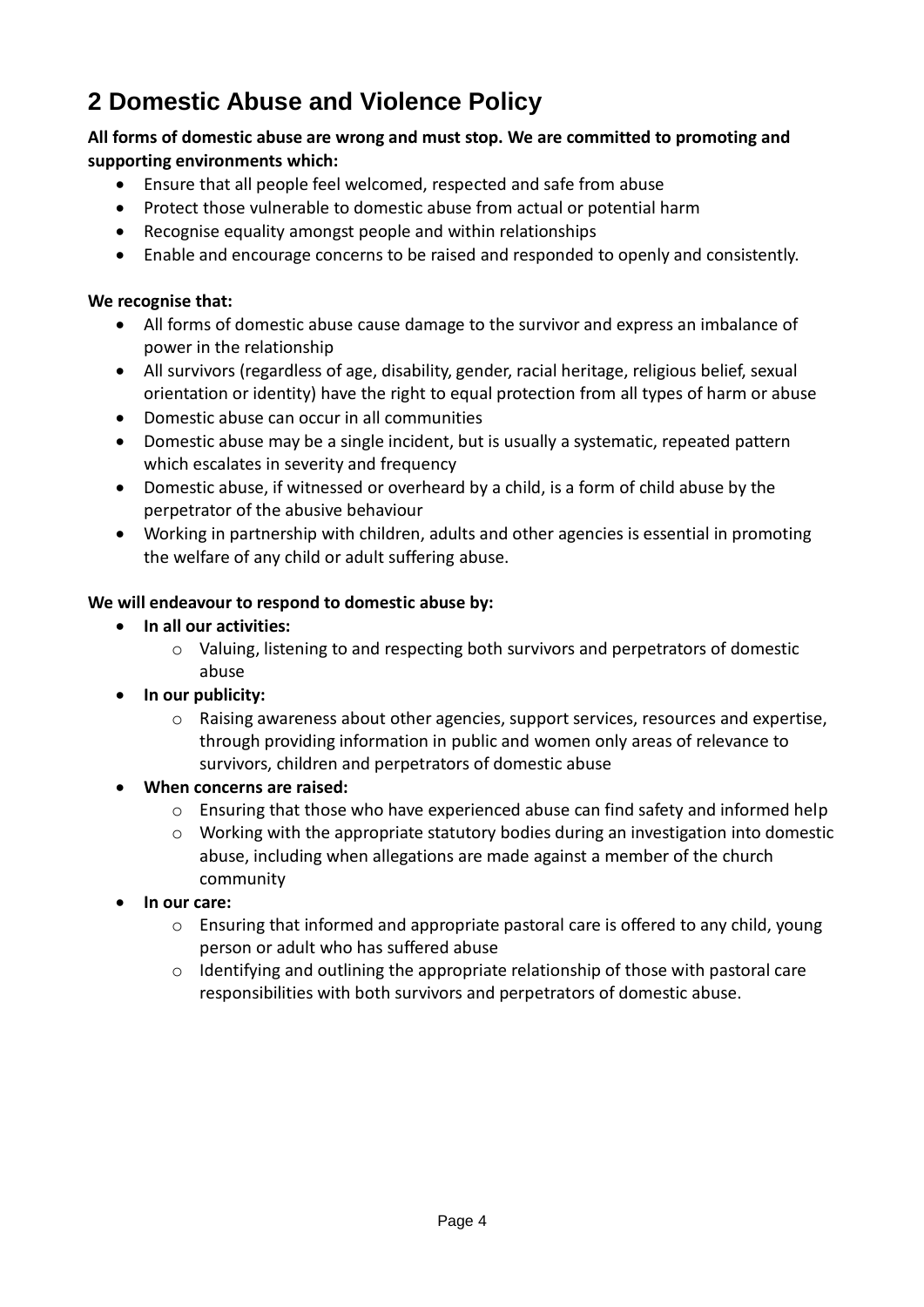# **3 Recruitment of ex-Offenders Policy**

- 1. As an organisation assessing applicants' suitability for positions which are included in the Rehabilitation of Offenders Act 1974 (Exceptions) Order using criminal record checks processed through the Disclosure and Barring Service (DBS), The Parish of Romsey complies fully with the [DBS code of practice](https://www.gov.uk/government/publications/dbs-code-of-practice) and undertakes to treat all applicants for positions fairly.
- 2. The Parish undertakes not to discriminate unfairly against any subject of a criminal record check on the basis of a conviction or other information revealed.
- 3. The Parish will only ask an individual to provide details of convictions and cautions that it is legally entitled to know about. Where a DBS certificate at either standard or enhanced level can legally be requested (where the position is one that is included in the Rehabilitation of Offenders Act 1974 (Exceptions) Order 1975 as amended, and where appropriate Police Act Regulations as amended).
- 4. The Parish will only ask an individual about convictions and cautions that are not protected.
- 5. The Parish is committed to the fair treatment of its staff and volunteers, potential staff and volunteers, or users of its services, regardless of race, gender, religion, sexual orientation, responsibilities for dependents, age, physical/mental disability or offending background.
- 6. The Parish has a written policy on the recruitment of ex-offenders, which is made available to all DBS applicants at the start of the recruitment process.
- 7. The Parish actively promotes equality of opportunity for all with the right mix of talent, skills and potential and welcomes applications from a wide range of candidates, including those with criminal records.
- 8. The Parish select all candidates for interview based on their skills, qualifications and experience.
- 9. An application for a criminal record check is only submitted to DBS after a thorough risk assessment has indicated that one is both proportionate and relevant to the position concerned. For those positions where a criminal record check is identified as necessary, all application forms, job adverts and recruitment briefs will contain a statement that an application for a DBS certificate will be submitted in the event of the individual being offered the position.
- 10. The Parish ensures that all those who are involved in the recruitment process have been suitably trained to identify and assess the relevance and circumstances of offences. The Parish also ensures that they have received appropriate guidance and training in the relevant legislation relating to the employment of ex-offenders, e.g. the Rehabilitation of Offenders Act 1974.

# **4 Equal Opportunity Policy**

The Parish is committed to the fair treatment of its staff, potential staff, volunteers and users of its services regardless of race, gender, religion, sexual orientation, responsibilities for dependants, age, physical or mental disability or offending background. We actively promote equal opportunity for all, including those with criminal records. In selecting people we assess their skills, qualifications and experience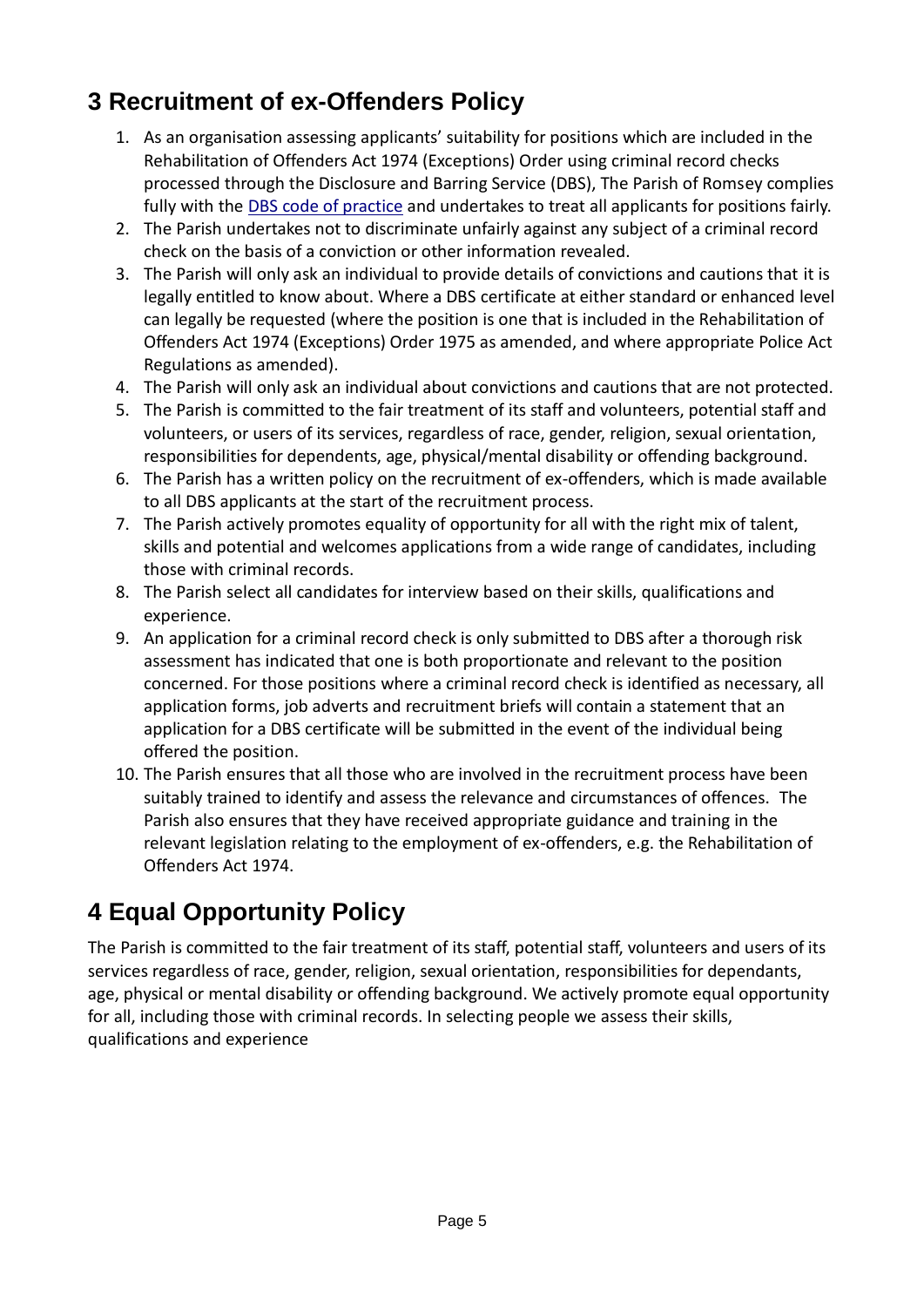# **5 Purpose of these policies**

#### *5.1 Why we have a policy*

- To safeguard, care for and nurture the children and adults who may be at risk of harm that are part of our church community.
- To inform those who are involved with this work of the behaviour that is expected of them.
- To protect members of the church who undertake this work from false or malicious accusations of abuse

This policy should be read alongside the Safer Recruitment and People Management Policy which sets out the procedures for appointing both voluntary and paid workers to work with children or with adults who may be at risk of harm.

#### *5.2 Definition of terms*

For the purposes of this Safeguarding Policy, all references to:

- *'child', 'children', 'young person', 'young people',* whether singular or plural are used interchangeably and are taken to refer to those under 18 years of age.
- *'workers', 'staff', 'volunteers', 'helpers'* are used interchangeably and are taken to refer to anyone interacting with others on behalf of The Church
- *'abuse'* refers to any of the recognised forms of abuse
	- Physical
	- Domestic violence or abuse
	- Sexual
	- Psychological/emotional
	- Financial/material
	- Modern slavery
	- Discriminatory
	- Organisational/institutional
	- Neglect or acts of admission
	- Self-neglect
- *A 'vulnerable adult"* is "any adult aged 18 or over who, by reason of mental or other disability, age, illness or other situation is permanently or for the time being unable to take care of him or herself, or to protect him or herself against significant harm or exploitation"

Some of the factors that increase vulnerability include:

- a sensory or physical disability or impairment;
- a learning disability;
- a physical illness;
- mental ill health (including dementia), chronic or acute;
- an addiction to alcohol or drugs;
- the failing faculties in old age;
- a permanent or temporary reduction in physical, mental or emotional capacity brought about by life events, for example bereavement or previous abuse or trauma.
- *'DBS'* is the Disclosure and Barring Service which carries out criminal record checks. It was established when the Criminal Records Bureau (CRB) and Independent Safeguarding Authority (ISA) merged in 2012.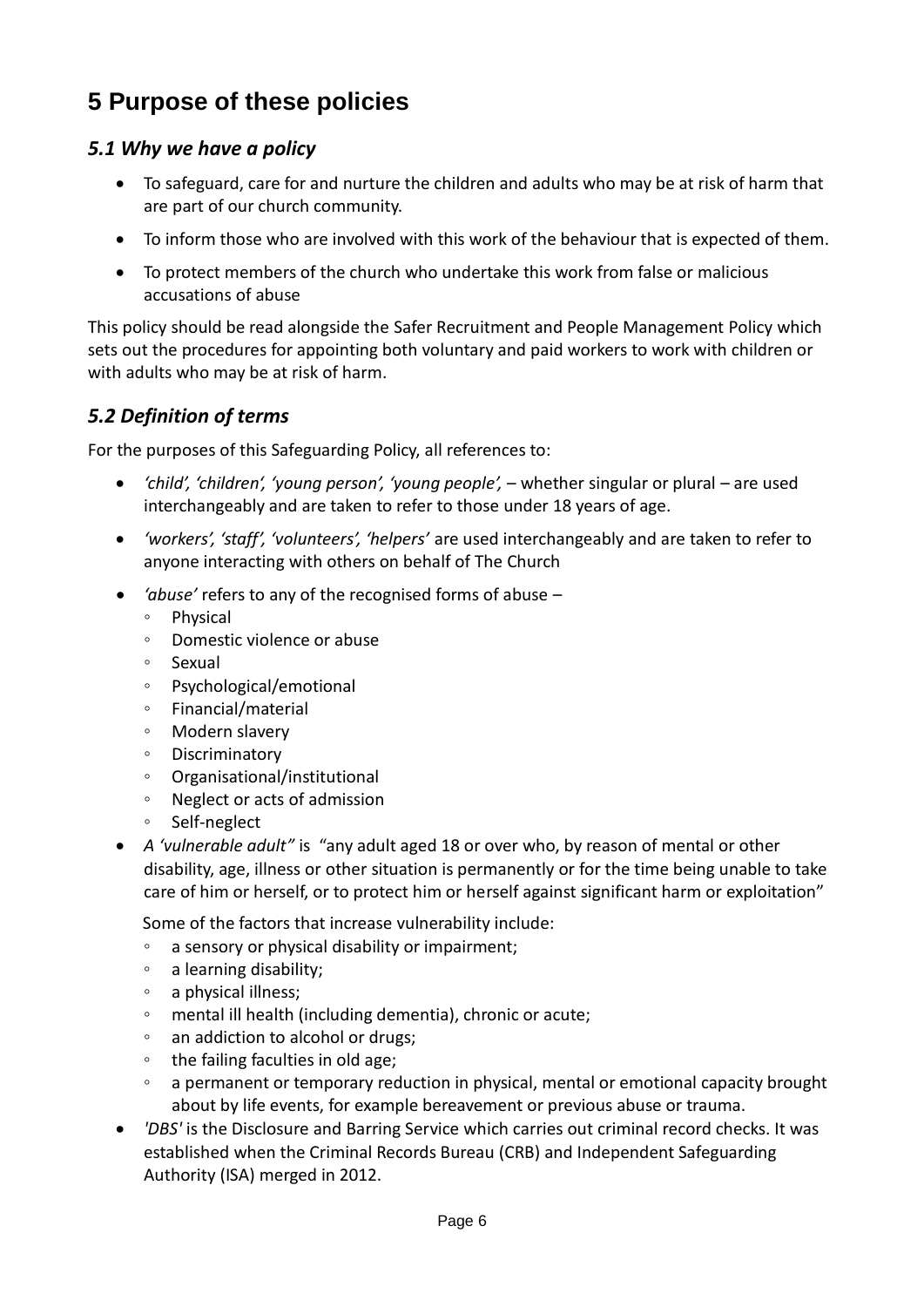## **6 Safeguarding Responsibilities**

**The Parochial Church Council (PCC)** is responsible with the Vicar for ensuring the wellbeing of children and adults who may be at risk of harm in the church community. It will do this through adopting effective policies and procedures and by appointing appropriate people to carry out safeguarding responsibilities in the parish. It will review the operation of these policies and procedures to ensure that they are effective.

**The Vicar** is responsible for ensuring that safeguarding is embedded in the work of the Parish. He will ensure that a safeguarding culture is adopted in all work with children and adults who may be at risk of harm. He will manage the consequences for the congregation after an allegation or a conviction has been made and will ensure pastoral care for all concerned is offered (victim, alleged abuser and families).

**The Parish Safeguarding Officer** has an overview of all involving children and vulnerable adults and keeps a record of these activities. They are familiar with the national and diocesan safeguarding guidance, attending training as necessary, and ensure that leaders of activities are fully aware of, and are implementing, this guidance. They liaise with the incumbent and leaders of activities offering advice and support on safeguarding matters. They liaise with the Diocesan Safeguarding team, implementing Diocesan requirements in the Parish and reporting concerns and allegations to them. They report to the PCC at least annually. They promote safeguarding and inclusiveness in the Parish, ensuring that this policy and contact details are displayed in the Parish and on the website. They promote and arrange safeguarding training in the Parish and keep secure records of safeguarding issues and safeguarding training undertaken.

**The Parish Safeguarding Administrator** is responsible for collating the results of the Safer Recruitment process (application forms, results of DBS checks and references), recording information and working with the Parish Safeguarding Officer to confirm appointments.

**Everyone in the Parish,** paid staff or volunteers, working with children, young people or adults or risk of harm must follow safeguarding procedures and report any concerns or suspicions that an individual is at risk or may have been harmed

# **7 Responding to allegations of abuse**

Anyone who has any concerns or suspicions about the possibility that a child or adult who may be at risk of harm may have been harmed or may be at risk of harm must contact the Vicar or the Parish Safeguarding Officer. They will inform the appropriate authorities including the Diocesan Director of Safeguarding. All serious allegations will be reported to the police.

If the person with concerns is unable to contact the Parish authorities or has any reasons why they feel that this is not appropriate, they should contact the Diocesan Director of Safeguarding directly and/or the relevant Statutory Authorities.

# **8 "Whistleblowing" policy**

Any individual, whether a member of the Abbey community or the wider public, who raises concerns with regard to a child or vulnerable adult will be treated with respect and their concerns taken seriously. Such persons will not be viewed as trouble makers or treated with suspicion.

All concerns will be treated in confidence and every effort will be made not to reveal your identity if that is your wish. If disciplinary or other proceedings follow the investigation, it may not be possible to take action as a result of your disclosure without your help, so you may be asked to come forward as a witness. If you agree to this, you will be offered advice and support.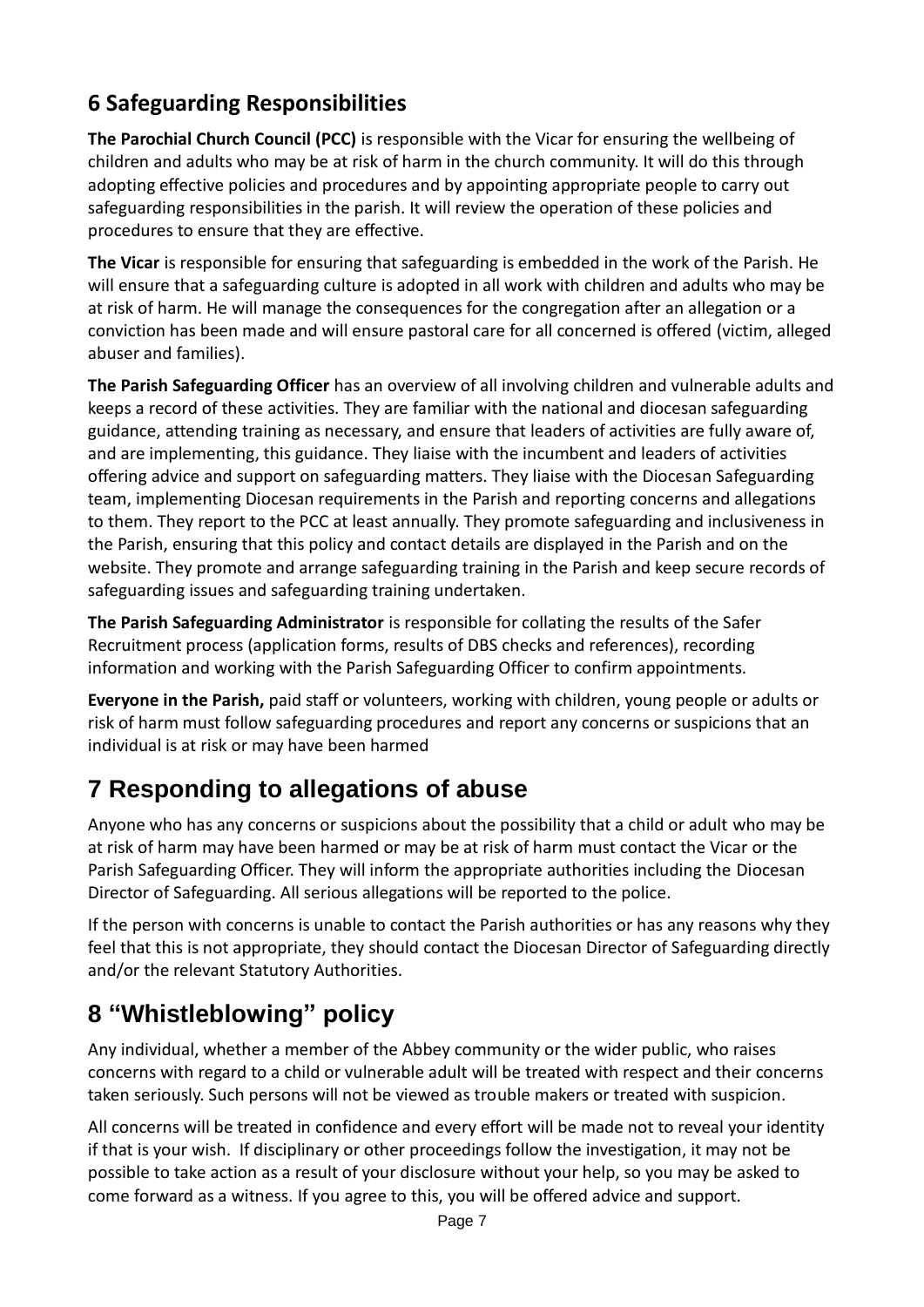Whistleblowers are encouraged to put their name to allegations whenever possible otherwise it is more difficult for us to protect their position or to give feedback. Concerns expressed anonymously are much less powerful but they may be considered at the discretion of Vicar and Safeguarding Officer who will take into account the seriousness of the issue, the credibility of the concern and whether the allegation can be corroborated from other sources.

# **9 Positions of trust**

It should be noted that in legal terms the Position of Trust has a clear definition – but is used here in a more general context.

All those who work with children and young people or who have significant contact with them and their families on behalf of the Church are in positions of trust. The Parish has the following expectation of those who are in Positions of Trust

- They will be seen as role models by the children with whom they are in contact at all times, including when they are off duty;
- All church workers should, therefore, conduct themselves in accordance with the reasonable expectations of someone who represents the Church;
- They should take care to observe appropriate boundaries between their work and their personal life. For example, they should ensure that all communications they may have with or about children and young people are appropriate in their tone; they should seek advice immediately if they come across a child or young person who may have been harmed (including self-harm) or a colleague whose conduct appears inappropriate;
- They should not expose themselves or others to material which is sexually explicit, profane, obscene, harassing, fraudulent, racially offensive, politically inflammatory, defamatory, or in violation of any British, European or international law.

It is contrary to the policy of the Church of England and Parish of Romsey for those in a Position of Trust, including priests and youth workers among others, to have sexual or inappropriate personal relationships with those aged 16 or 17 for whom they are responsible. A breach of this is likely to be considered as a disciplinary offence and in some cases may also constitute a criminal offence.

Anyone found guilty of a criminal or disciplinary offence of this kind is likely to be dismissed and referred to the DBS for possible barring.

# **10 Hire of premises**

Anyone hiring our premises, including the Church Rooms, must ensure that children, young people and adults who may be at risk of harm are protected at all times by taking all reasonable steps to prevent injury, illness, loss or damage occurring, and that they carry full liability insurance for this.

The hiring body should abide by their own child protection or safeguarding policy if they have one, otherwise they will be given a copy of the Parish Safeguarding Policy and must agree to abide by it.

For one-off bookings, the hirers are not expected to obtain DBS disclosures for leaders.

For regular bookings the group's safeguarding policy must at least meet the requirements of the Parish safeguarding policy. The responsibility for implementing a safeguarding policy rests with the hiring organisation.

Any group that intends to care for children under 8 years for 2 hours or more without their parents or carers present may need to register under the Children Act 1989 with the Local Authority. No